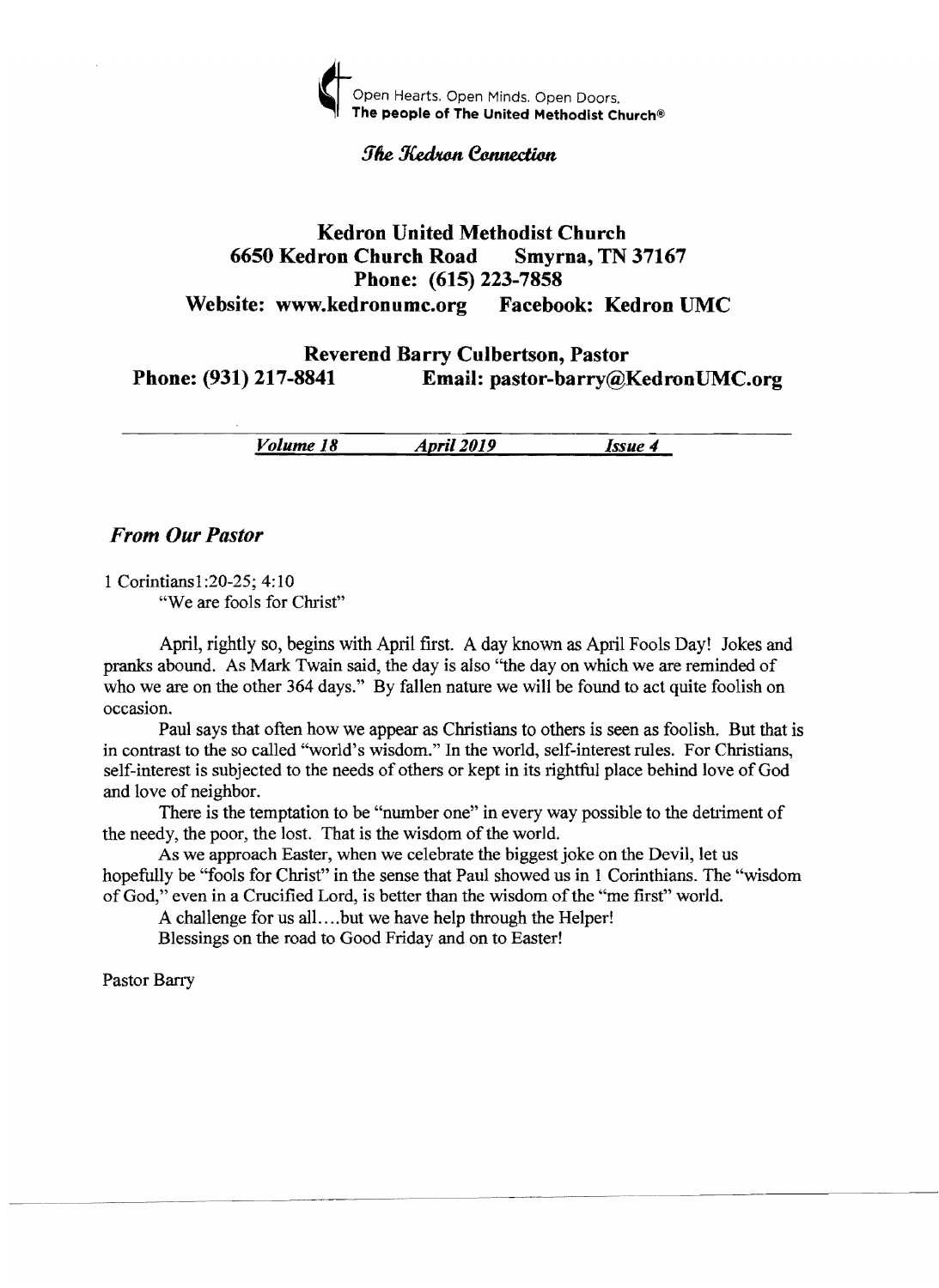## Fellowship Supper

Our April Fellowship Supper will be Wednesday, April 3. This will be a bean supper. We have volunteers to provide the beans. We need others to bring dishes such as coleslaw, salads, cornbread, desserts, or whatever you choose to bring. We will eat at 6:30 p.m. We hope you will join us.

## Men's Breakfast

The Men's Breakfast will be Saturday, April 6. Breakfast will be served at 8:00 a.m. in the fellowship hall. This will be a time of good fellowship and good food.

## Administrative Council

Our Administrative Council will meet on Sunday, April 14. The meeting will begin at 1:00 p.m.

#### Youth

The Youth met on March 23 at Kedron. One of their activities was dying hard-boiled eggs in anticipation of Easter. They shared the eggs with the congregation on Sunday the 24<sup>th</sup>. Thanks, Youth. The Faith Formation study is progressing well. The group will meet again on April 27. The time and place will be announced.

### Bible Study

The Bible Study led by Rev. Travis Perry continues. The group meets at the home of Lytle Hodge on Tuesdays at 9:30 a.m. The address is 507 Hazelwood Drive, Smyrna.

### Bucket Offerings

In April our bucket offerings at Sunday morning worship will be donated to our local food bank.

#### Shared Lenten Study

Again this year there has been a shared Lenten study held at various United Methodist churches in our area. The study will conclude on April 7. Pastor Barry will announce the time and location of the final evening of the study.

## Easter Worship Service 9:30 a.m.

Our Easter program will be presented at this worship service. Delann Dunbar will be writing and directing the program.

## Sunrise Service

Our Sunrise Service will be with Lock's Memorial. The service will be at Kedron beginning at 6:30 am. There will be a light breakfast following the service.

#### Good Friday Service

Our Good Friday Service will be a joint service with Lock's Memorial United Methodist-Church. As the service was at Kedron in 2018, it will be at Lock's Memorial this year. The service will begin at 6:00 p.m. The church address is 7880 Almaville Road.

#### Easter Egg Hunt and Activities

Our Easter Egg Hunt and activities will be on Saturday, April 13. We will begin at 9.00 a.m. outside or inside if weather necessitates.

#### Laity Meeting

The Rutherford County Laity Fellowship will meet at Eagleville First UMC on April 22. The meeting will begin at 6:30 p.m. The church address is 375 Highway 99E, Eagleville.

## Food Bank

You may bring food donations for the local food bank to the church the first and second Sundays of the month. Place the food items on the pew in the narthex. The food will be delivered to our local food bank. The suggested items for April are sugar-free foods. All non-perishable foods are accepted and appreciated..

#### Who said this?

..,"Do not be afraid; I know that you are looking for Jesus who was crucified. He is not here; for he has been raised, as he said...."<br>NRSV  $\qquad$  (hint -1)

 $(hint - Book of Matthew)$ 

Exodus 15:2 was the scripture quotation in the March newsletter.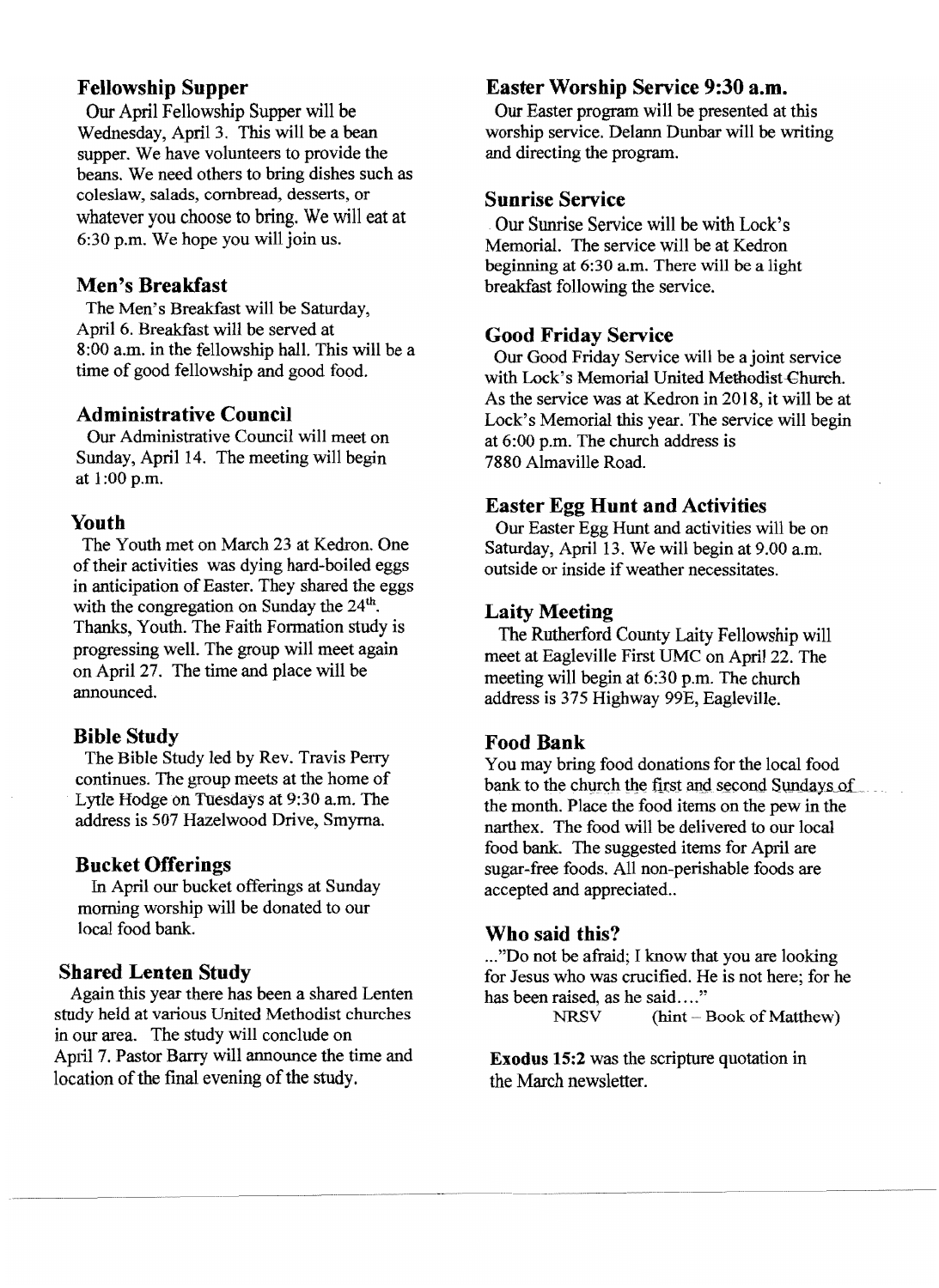## **Happy Birthday to:**

| <b>Jim Pressley</b>      | April 3 |  |
|--------------------------|---------|--|
| Sue Harris               | April 9 |  |
| Linda Alexander April 25 |         |  |

## **Happy Anniversary to:**

B.L. and Miranda Fraley Rhodes April 24



*another to love*  and do good deeds." Hebrews 10:24

# **Calendar Note**

Ever wonder why the date of Easter changes from year to year? There is a logic to it, and it goes back to ancient times.

Unlike Christmas, which always falls on a certain date (December 25), Easter by its very nature always falls on a Sunday. And, because the events ofJesus' death and resurrection occurred in the context of the Jewish Passover festival (remember, Jesus and the disciples were Jewish), the date is chosen in conjunction with the lunar calendar, because the Jewish calendar is lunar. So, Easter Sunday is always the first Sunday after the first full moon on or after March  $21$  – the vernal equinox. Thus, Easter can fall anywhere in between March 22 and April 25.

Let's celebrate Easter with the rite of laughter. *Christ died and rose and lives. Laugh as* if*all the people in the whole world were invited to a picnic and then invite them.* 

Joseph Bably

## **April Calendar**

Tuesday, April 2: 9:30 a.m. Bible Study Wednesday, April 3: 6:30 p.m. Fellowship Supper Saturday, April 6: 8:00 a.m. Men's Breakfast Sunday, April 7: 8:45 a.m. Sunday School 9:30 a.m. Worship Service Shared Lenten Study concludes. Tuesday, April 9: 9:30 a.m. Bible Study Sunday, April 14: Passion/Palm Sunday 8:45 a.m. Sunday School 9:30 a.m. Worship Service 1 :00 p.m. Administrative Council Tuesday, April 16: 9:30 a.m. Bible Study Friday, April 19: Good Friday 6:00 p.m. Good Friday Service at Lock's Memorial Sunday, April 21: Easter Sunday 6:30 a.m. Sunrise Service at Kedron followed by light breakfast 8:45 a.m. Sunday School 9:30 a.m. Worship Service Easter program Monday, April 22: 6:30 p.m. Rutherford Co. Laity at Eagleville First UMC Tuesday, April 23: 9:30 a.m. Bible Study Saturday, April 27: Time and location to be decided Youth Faith Formation Group meeting Sunday, April 28: 8:45 a.m. Sunday School 9:30 a.m. Worship Service 10:30 a.m. May newsletter information due. Email: If\_fraley@prodigy.net or phone: 615-459-2618. Tuesday, April 30: 9:30 a.m. Bible Study